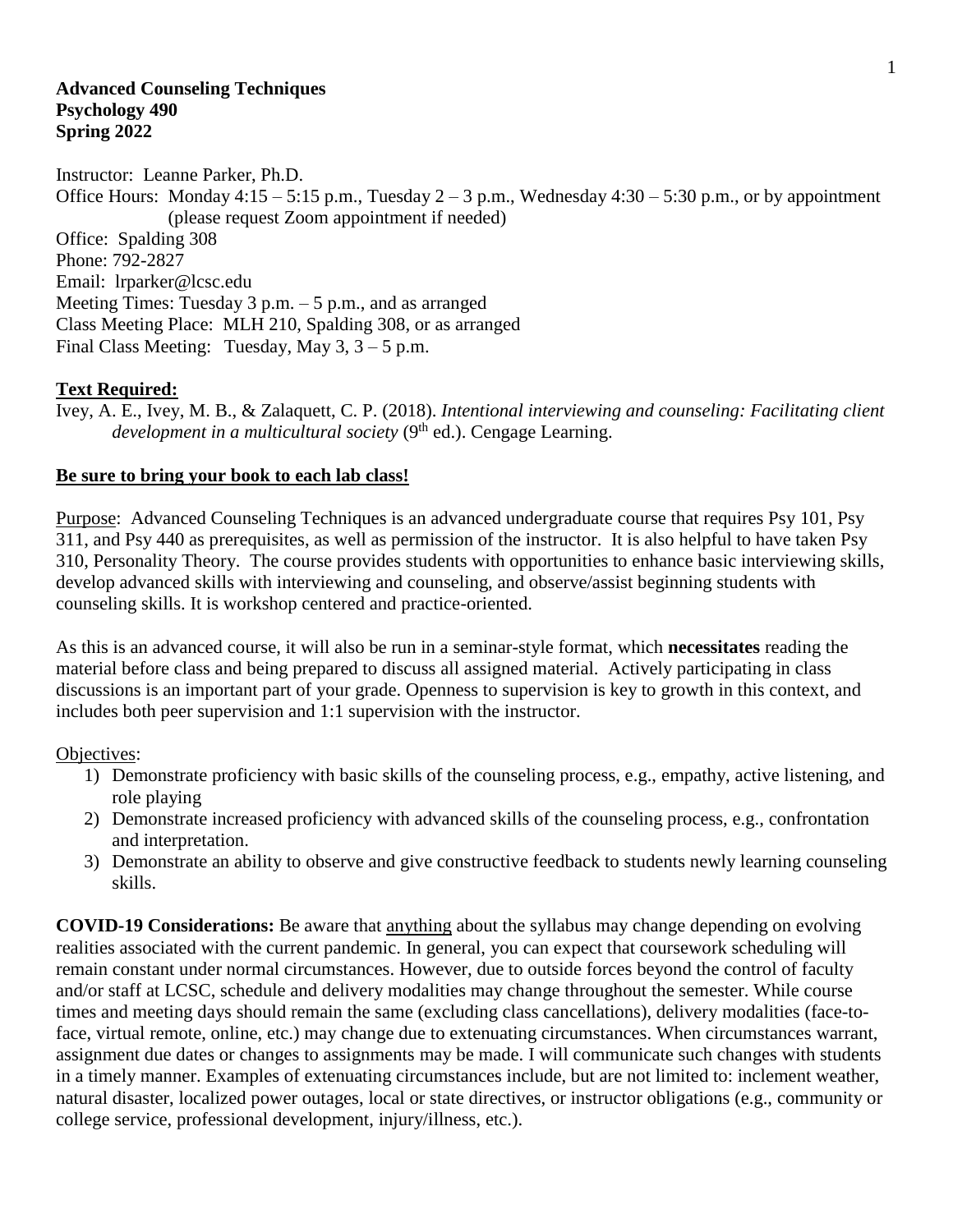To maximize prevention and protection from the emerging variant(s), LC State is requiring all members of the campus community – regardless of vaccination status – to wear a face covering in indoor spaces where others are present. **This will continue in my courses regardless of changes made by LC State administration.**

**Thus, masks that cover both the nose and mouth must be worn in class.** You can take brief sips of any beverage that you might bring to class, but please do not eat food in class.

**At any point in the semester if you develop symptoms of COVID-19 or any other communicable illness,**  *do not attend any of your classes in person* **and contact the LCSC Student Health Center right away: (208) 792-2251**. Please email me right away, so that we can adjust your participation as needed.

While this isn't new territory anymore, let's all do our best to be patient and understand that if things don't always go exactly as planned, we will try to creatively problem-solve any issues that arise. We will also periodically check-in with each other to see how things are working for everyone and readjust as necessary. **Our flexibility and understanding in this ongoing, fluid process will help make this semester a success!**

## **Please check your LCSC email account at least once every day. It is the major way I communicate with you between class meetings.**

A note to persons with disabilities: If you need course adaptations or accommodations because of a disability, if you have emergency medical information to share with me, or if you need special arrangements in case the building must be evacuated, please make an appointment with me as soon as possible. My office location, office hours, phone number, and email address are noted above. I'm also happy to work with Accessibility Services here on the LCSC campus.

15 classes attended and facilitated 300 points (20 points for each class attended, includes possible videotaping, peer and/or 1:1 consultation, supervision and final class leadership)

This is a pass/fail course. **Note attendance is required.**

# **Some Words about Confidentiality and Interviewing**

In this course you are entering an experience that involves a fair amount of practice with interviewing and providing feedback. Naturally, in the course of discussion, it is possible for a student to say something personally important and confidential. *It is your duty to maintain confidentiality and trust*. It is also important that you communicate with the instructor *immediately* if you any questions or concerns about something a student has communicated in the interview. This will be discussed in more detail at the first meeting.

### Resources for Assistance:

Student Counseling Services: (208) 792 – 2211, Sam Glenn 212 (free to all registered students) TAO (Therapy Assistance Online) [https://www.lcsc.edu/student-counseling/tao-therapy-assisted-online-self](https://www.lcsc.edu/student-counseling/tao-therapy-assisted-online-self-help)[help](https://www.lcsc.edu/student-counseling/tao-therapy-assisted-online-self-help)

# *Please See Me Privately if You Would Like to Discuss These Issues in More Detail.*